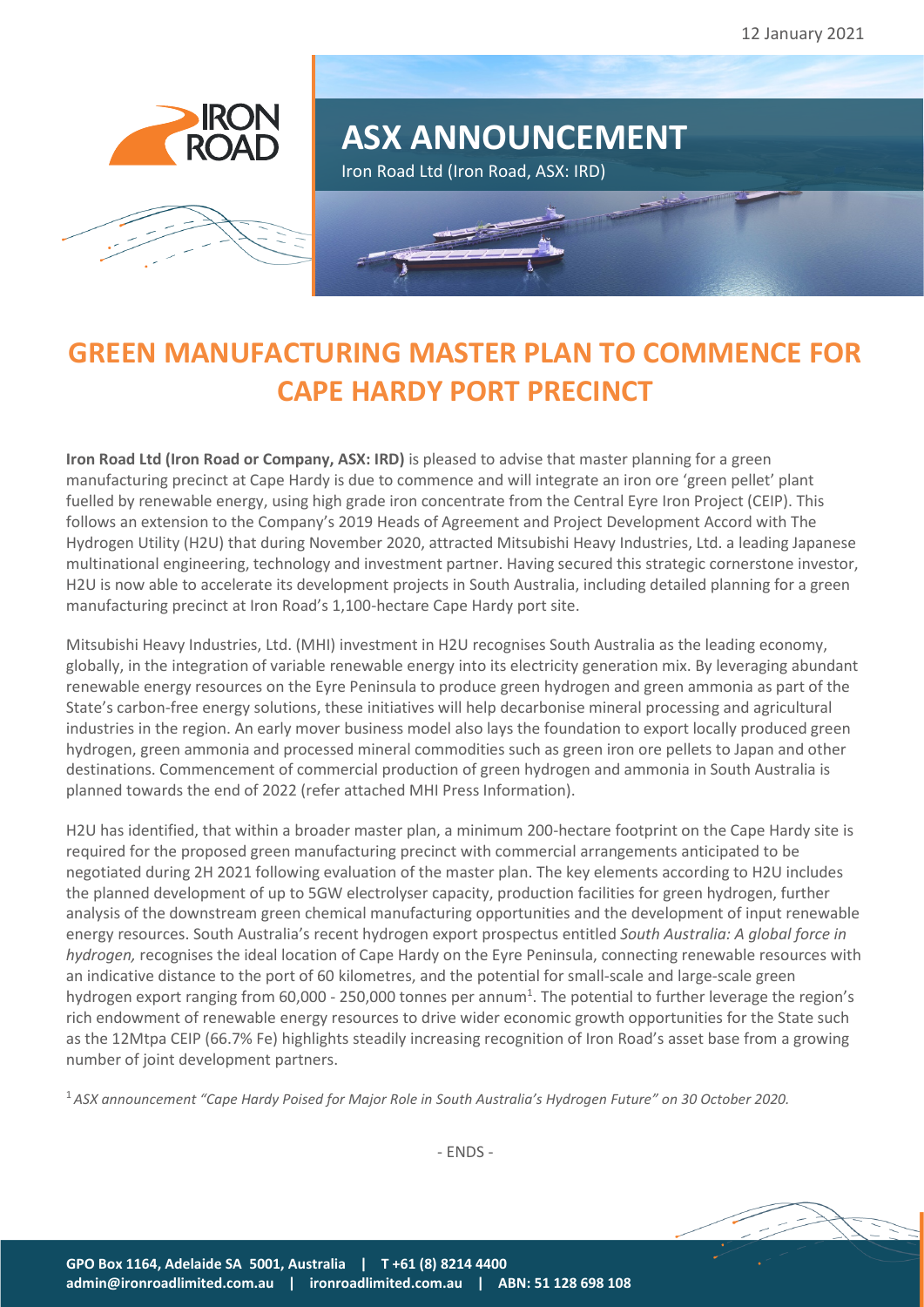### **Authorised for release by the board of Iron Road Ltd**

#### **For further information, please contact:**

Larry Ingle, Chief Executive Officer The Matter State Barek Kopias, Company Secretary Iron Road Ltd Iron Road Ltd Tel: +61 8 8214 4400

#### **ASX: IRD [admin@ironroadlimited.com.au](mailto:admin@ironroadlimited.com.au) [www.ironroadlimited.com.au](http://www.ironroadlimited.com.au/)**

#### **About The Hydrogen Utility™ - H2U**

H2U is the leading developer of green hydrogen infrastructure projects in Australia.

H2U focuses its infrastructure development initiatives on the opportunity to value-add renewable energy, and integrating it in the production of green hydrogen, for use as a fuel for energy, mobility, and industrial applications, including as the building block for the manufacturing of green chemicals, primarily ammonia, and as a feedstock in the manufacturing of green metals, primarily green steel.

The H2U business model is based on a build-own-operate approach combining the lean and agile developer model with the long-term focus of an infrastructure operator. H2U has established a portfolio of strategically located development sites across Australia and New Zealand designed to provide a significant footprint of industrial-scale green hydrogen production facilities and deliver cost-effective green hydrogen products and solutions to support and accelerate deep decarbonisation in the industrial, chemicals, energy, and mobility markets.

H2U is based in Australia with a vision to operate throughout the Asia-Pacific.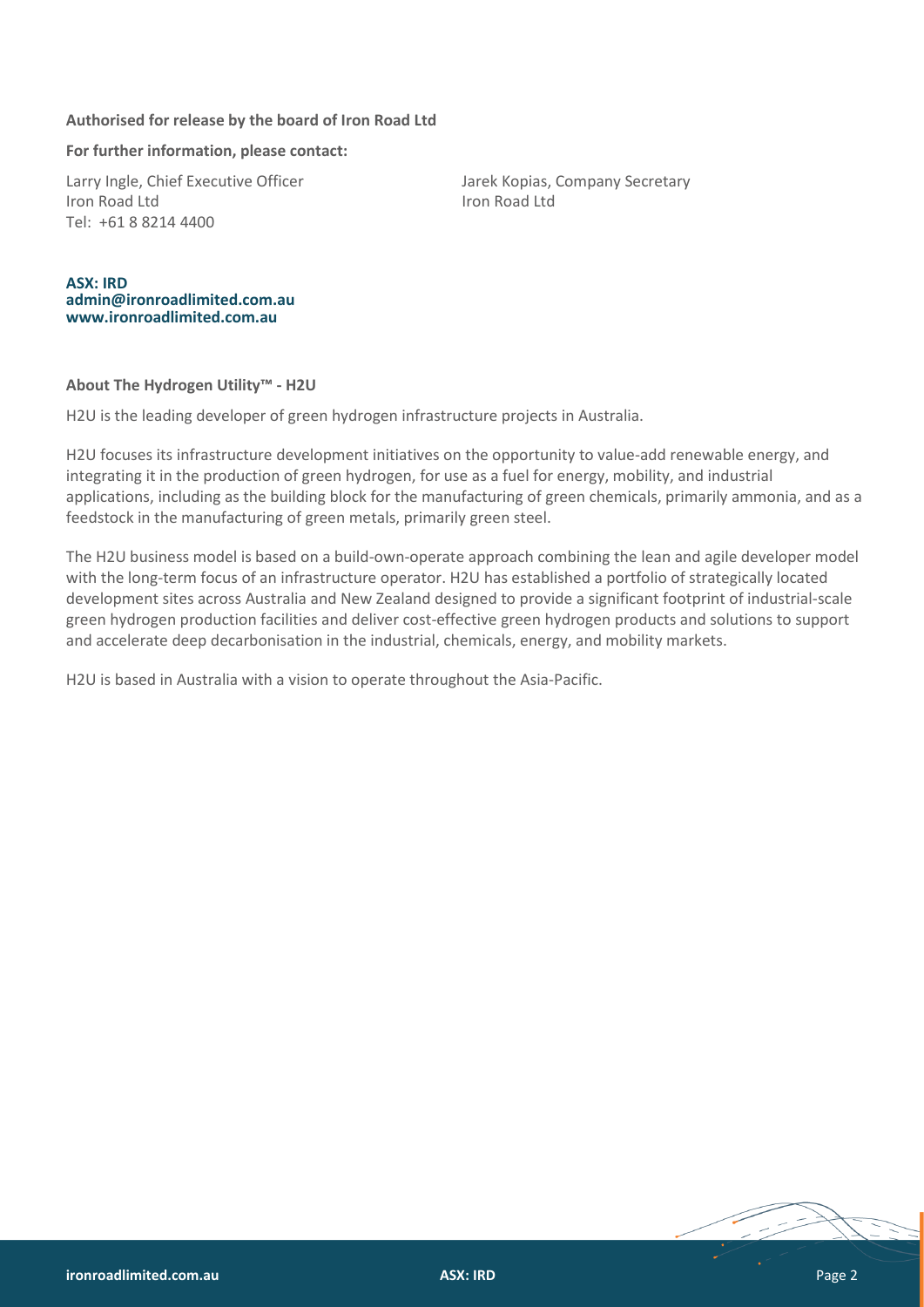

[HOME](https://www.mhi.com/) - [NEWS](https://www.mhi.com/news) - MHI TO INVEST IN GREEN HYDROGEN & GREEN AMMONIA IN SOUTH AUSTRALIA-- TO DELIVER PROJECT ENGINEERING, HYDROGEN GAS TURBINES AND COMPRESSORS TO DECARBONIZE LOCAL INDUSTRIES, TARGETING GREEN HYDROGEN AND AMMONIA EXPORTS TO JAPAN AND OTHER COUNTRIES GOING FORWARD --

PRESS INFORMATION

## MHI to Invest in Green Hydrogen & Green Ammonia in South Australia

## -- To Deliver Project Engineering, Hydrogen Gas Turbines and Compressors to Decarbonize Local Industries, Targeting Green Hydrogen and Ammonia Exports to Japan and Other Countries Going Forward --

2020-11-26

Tokyo, November 26, 2020 - Mitsubishi Heavy Industries, Ltd. (MHI) has agreed to make a capital investment in H2U Investments, the holding entity of the H2U Group. The H2U Group includes The Hydrogen Utility (H2U), the leading Australian developer of green hydrogen and green ammonia projects using power derived from renewable energy sources. The agreement also includes MHI's support for H2U's projects and business development initiatives, including supporting the Front-End Engineering and Design (FEED) study for H2U's Eyre Peninsula

GatewayTM project in South Australia.

South Australia has a rich endowment of wind and solar resources, and is now the leading economy, globally, in the integration of variable renewable energy into its electricity generation mix. By leveraging abundant renewable energy resources in the region to produce green hydrogen and green ammonia as part of the State's carbon-free energy solutions, the initiatives will help decarbonize mineral processing and agricultural industries in the region, and lay the foundation to export locally produced green hydrogen and green ammonia to Japan and other destinations to help drive industrial decarbonization on a global scale.

The first project of the initiatives, Eyre Peninsula Gateway<sup>TM</sup> in southwest South Australia is planned to commence commercial production of green hydrogen and ammonia towards the end of 2022. Green hydrogen produced by water electrolysis using power derived from renewable energy sources such as wind and solar, will be used in the manufacture of green ammonia, and to demonstrate hydrogenpowered gas turbine generators.

MHI will participate in the project by contributing engineering resources to the FEED study phase, and also by providing key plant equipment, including hydrogen gas turbines and hydrogen compressors. As part of the project, MHI and H2U will investigate synergies with nearby industrial operations, including shared infrastructure for the further reduction of total  $CO<sub>2</sub>$  emissions in the region.

In the wake of the 2015 Paris Agreement, initiatives are underway worldwide to achieve decarbonization, with a target of net zero greenhouse gas emissions. Against this backdrop, two types of next-generation clean energy are now coming sharply into focus: green hydrogen and green ammonia. Both produce no carbon emissions either in the production or combustion stages.

MHI is an active participant in Australia's green energy transition as the Australian Government, the Government of South Australia and other State Governments are actively promoting the development and operation of renewable energy projects.

In October 2018 MHI signed a memorandum of understanding (MOU) with the Government of New South Wales to propose a range of

in